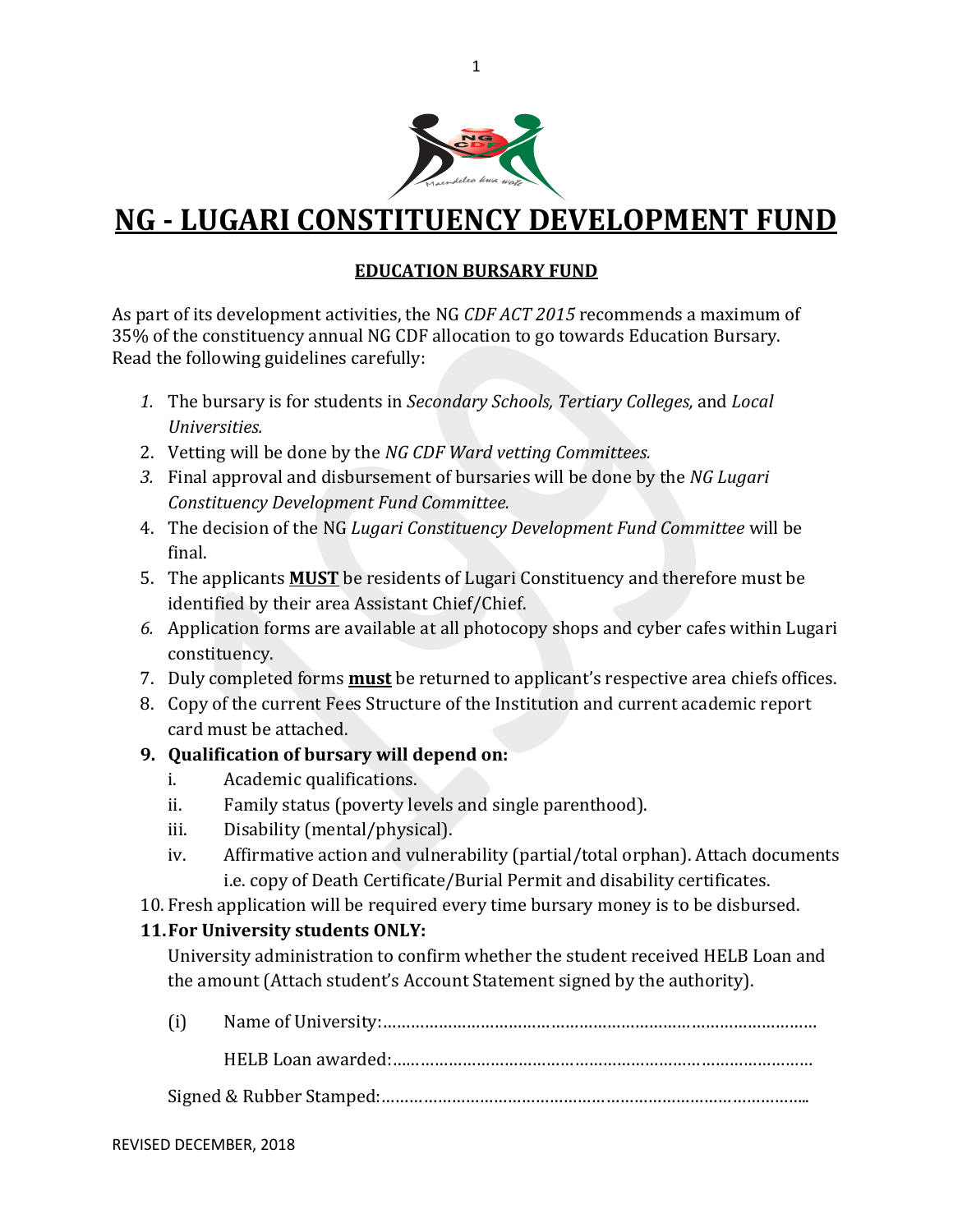# **NG LUGARI CONSTITUENCY DEVELOPMENT FUND**

**EDUCATION BURSARY FUND FORM (PARTS A – G MUST BE FILLED IN FULL)**

|    | <b>PART A: STUDENTS PERSONAL DETAILS</b><br>1. Full Name:                                                     |
|----|---------------------------------------------------------------------------------------------------------------|
|    | <br><br>Middle<br>Last<br>First                                                                               |
|    | Female<br>2. Gender:<br>Male                                                                                  |
| 3. |                                                                                                               |
|    | PART B: INSTITUTION'S DETAILS:                                                                                |
|    |                                                                                                               |
|    |                                                                                                               |
| 2. |                                                                                                               |
| 3. |                                                                                                               |
| 4. |                                                                                                               |
| 5. |                                                                                                               |
|    |                                                                                                               |
|    | <b>PART C: BURSARY REQUIREMENTS:</b>                                                                          |
|    | 1. Are both parents alive? Yes $\Box$                                                                         |
|    | No<br>Yes   I<br>2. Are you disabled?                                                                         |
|    |                                                                                                               |
| 3. | Who pays for your school or college fees (attach the current Fees Structure/Report                            |
|    |                                                                                                               |
|    |                                                                                                               |
| 4. | How much is annual College/School Fees (attach the current Fees<br>structure/Academic Report Card)?           |
|    | 5. How much balance do you owe the school/college (attach the current Fees                                    |
|    | Structure)?                                                                                                   |
| 6. | In the past 1 year have you received bursary from NG CDF? If so, how much?                                    |
|    |                                                                                                               |
|    | 7. Currently are you a beneficiary of another bursary scheme apart from CDF bursary?<br>Yes<br>N <sub>0</sub> |
|    | If Yes, which one and how much have you received this financial year?                                         |
|    | Note: Failure to disclose the correct information may lead to disqualification.                               |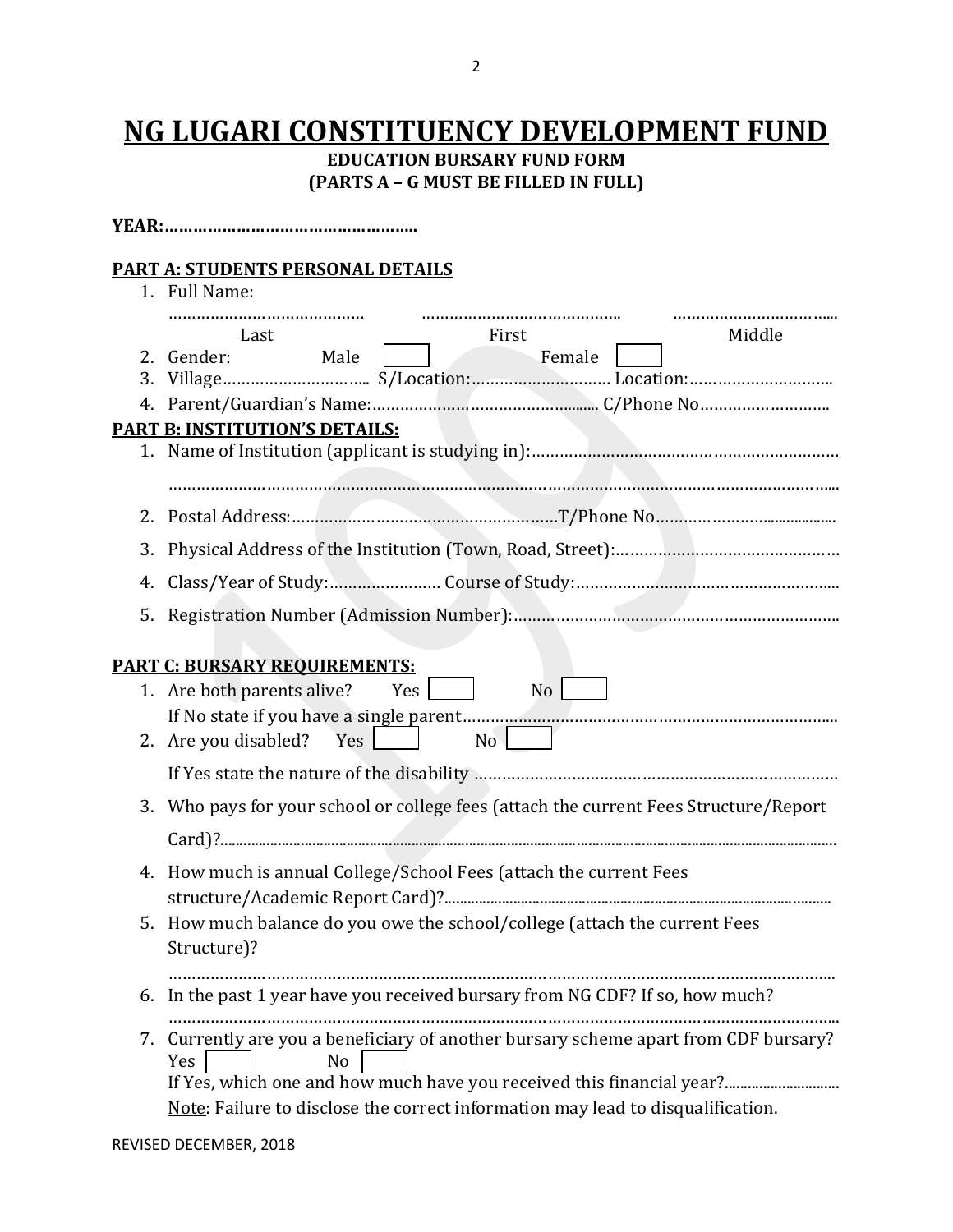#### **PART D: CONFIRMATION:**

This is to confirm that the applicant is a resident of this Sub-Location.

Signature and rubber stamp of Area Assistant Chief/Chief :………………………………………………..

#### **PART E: STUDENT'S DECLARATION:**

I declare that the information given is true to the best of my knowledge.

Student's Signature:…………………………………………………………………..Date:……………………………

#### **PART F: PARENT'S/GUARDIAN'S DECLARATION:**

I declare that I have read this form/this form has been read to me and I hereby confirm that the information given herein is true to the best of my knowledge.

Parent's/Guardian's Signature:…………………………………………………C/Phone No……………………. Date:…………………………………

#### **PART G: INSTITUTION'S VERIFICATION:**

(Must be filled by an authorized person of the Institution)

I declare that the above named is a student in this institution.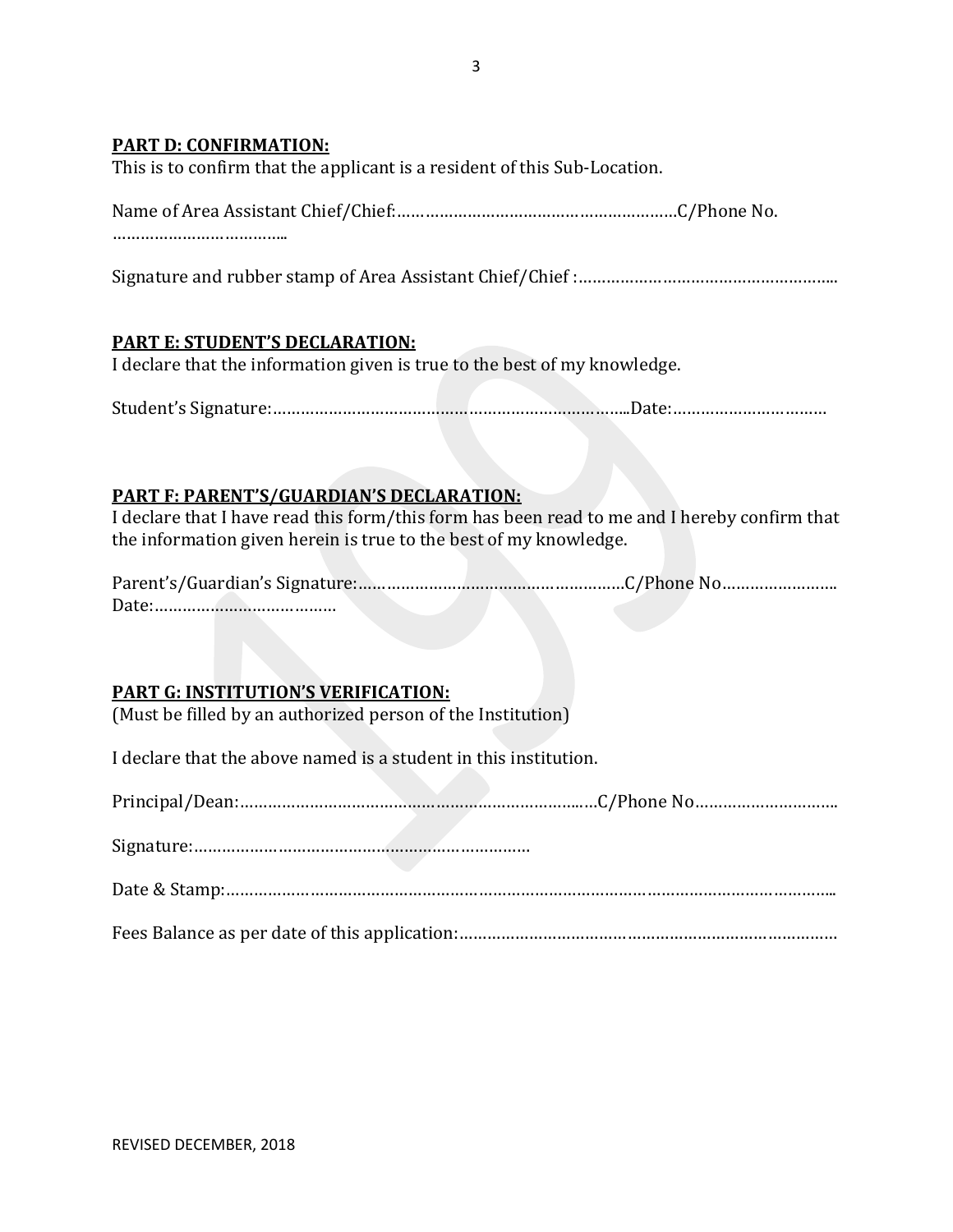## **SCORES/RATING: To be completed by the Ward Vetting Committee)** *(For official use only)*

| <b>NAME OF APPLICANT:</b>                                                                                                                       |                  |                                            |  |  |
|-------------------------------------------------------------------------------------------------------------------------------------------------|------------------|--------------------------------------------|--|--|
|                                                                                                                                                 |                  |                                            |  |  |
| <b>FAMILY STATUS: (Maximum 5)</b>                                                                                                               |                  |                                            |  |  |
| No parent alive (Total Orphan)<br>One parent with no source of income<br>Both parents alive but no source of income                             | Sub Total        | 5<br>3                                     |  |  |
| <b>AFIRMATIVE ACTION: (Maximum 10)</b><br>Female applicant<br>Male applicant<br>Disabled applicant<br>Marginalized (e.g. landless or squatters) | <b>Sub Total</b> | $\overline{4}$<br>$\overline{3}$<br>3<br>3 |  |  |
| PERFORMANCE (Based on school/university/College reports of CAT) Maximum 10                                                                      |                  |                                            |  |  |
| Excellent                                                                                                                                       |                  | 10                                         |  |  |
| Very Good                                                                                                                                       |                  | 8                                          |  |  |
| Good                                                                                                                                            |                  | 6                                          |  |  |
| Average<br><b>Below Average</b>                                                                                                                 |                  | 4                                          |  |  |
|                                                                                                                                                 | Sub Total        |                                            |  |  |
| <b>GRAND TOTAL SCORE</b>                                                                                                                        |                  |                                            |  |  |
|                                                                                                                                                 |                  |                                            |  |  |